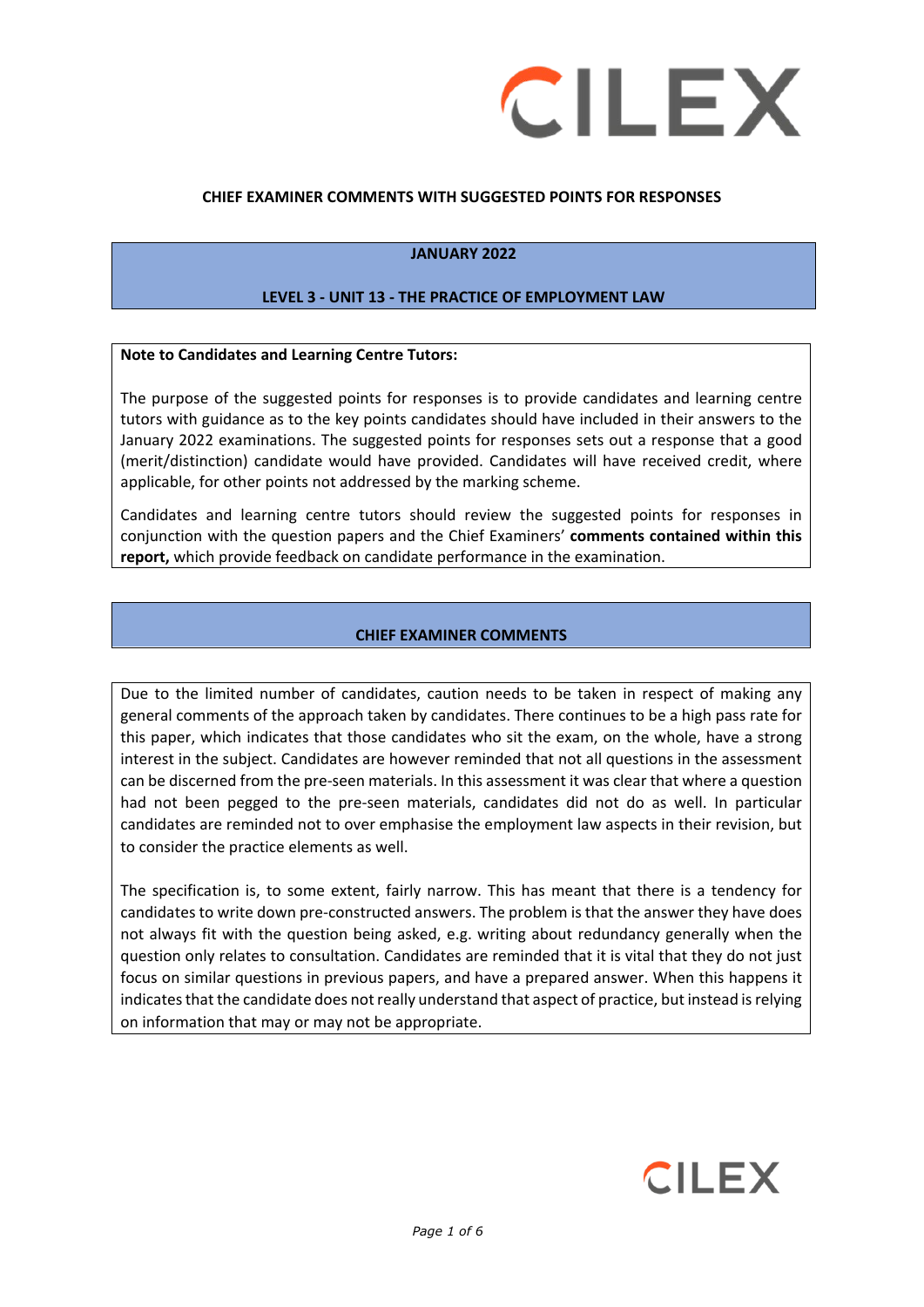### **Question 1(a)**

Candidates were able to gain good marks on this question (most getting 4/5), a proportion did unfortunately include self-funding and legal aid/help, which were clearly not an option if regard was had to the scenario.

### **(b)**

Some candidates did very well on this question, gaining a high number of marks. Where candidates did poorly it was because they failed to read the question properly and subsequently wrote all they knew about redundancy, rather than focusing on the consultation requirements.

### **(c)**

Generally candidates did well on this question, however some were unaware of the current statutory cap, relying on the previous amount. As the amount is altered each April there should be no excuse for not knowing the current figures.

### **Question 2(a)**

Most candidates were able to gain at least two marks on this question on maternity pay. Again a number of candidates were unaware of the current statutory maternity pay rates which are also introduced each April. Unlike question 1c there was no requirement in this question for the candidate to make calculations.

#### **(b)**

Candidates understood the area, which had been clearly signposted in the pre-seen materials. Where candidates did not gain full marks, it was due to not expanding on the answer e.g. explaining fully the requirements under s.18 and applying fully to the scenario.

### **(c)**

A substantial number of candidates seem to focus on the 'core' elements of the specification e.g. the Equality Act 2010, and do very little in the context of the actual procedure at Employment Tribunals. This meant that the marks given for this question varied immensely (some candidates having a thorough knowledge and therefore gaining high marks, others gaining one or two).

### **2(d)**

No real issues with this question, candidates were able to identify the orders that the tribunal could consider in the context of the scenario.

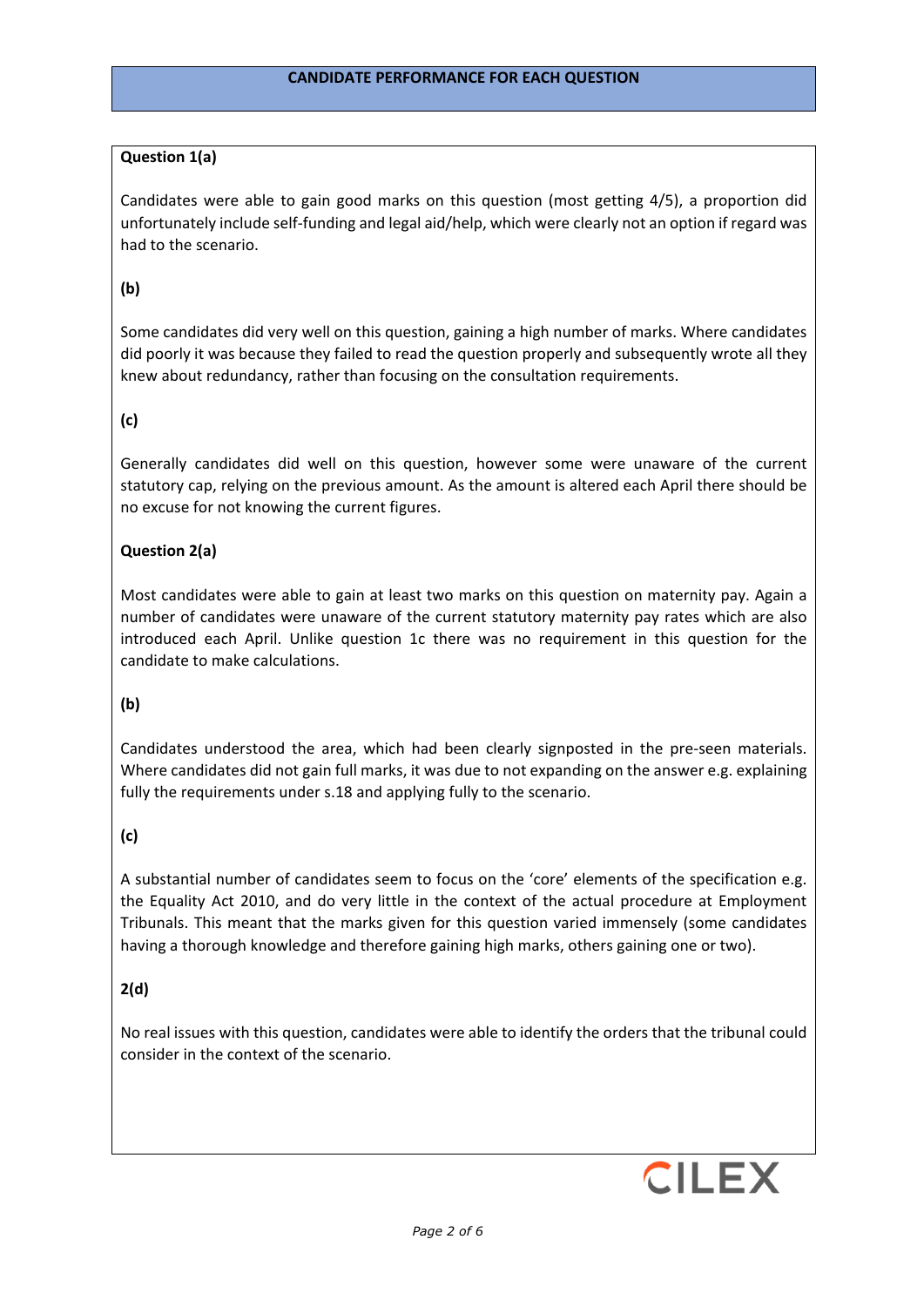## **Question 3(a)**

Almost universally well done, with most candidates gaining the majority of the marks. Minority did not consider whether had been dismissed or not.

## **(b)**

A very general question requiring the candidate to consider the types of potentially fair dismissal under s.98. A minority of candidates did not do well on this question, mainly due to a lack of knowledge of the section.

# **(c)**

Only a minority of candidates were able to gain full marks on this question concerning the reduction of compensation. Again this is likely due to the issue being outside of the 'norm' in terms of their learning. The question was clearly signposted in the pre-seen materials and so should have been an easy four marks.

## **Question 4(a)**

No issues identified for this question, candidates had a good understanding of working time and were able to write about it in some depth. Where marks were dropped it was due to not writing to the scenario, i.e. writing too broadly about working time.

## **(b)**

All candidates recognised that the question concerned the potential for a mobility clause. Again where candidates failed to maximise their marks it was due to the fact that they did not specifically apply the law to the scenario.

# **(c)**

Almost universally candidates recognised that the question related to a s.1 statement. What was concerning was that a minority did not realise that it was a day on right. It has been over a year since the change.

# **(d)**

Not surprisingly, those who did not really understand how s.1 statements operated in question 4c struggled to answer this question properly.

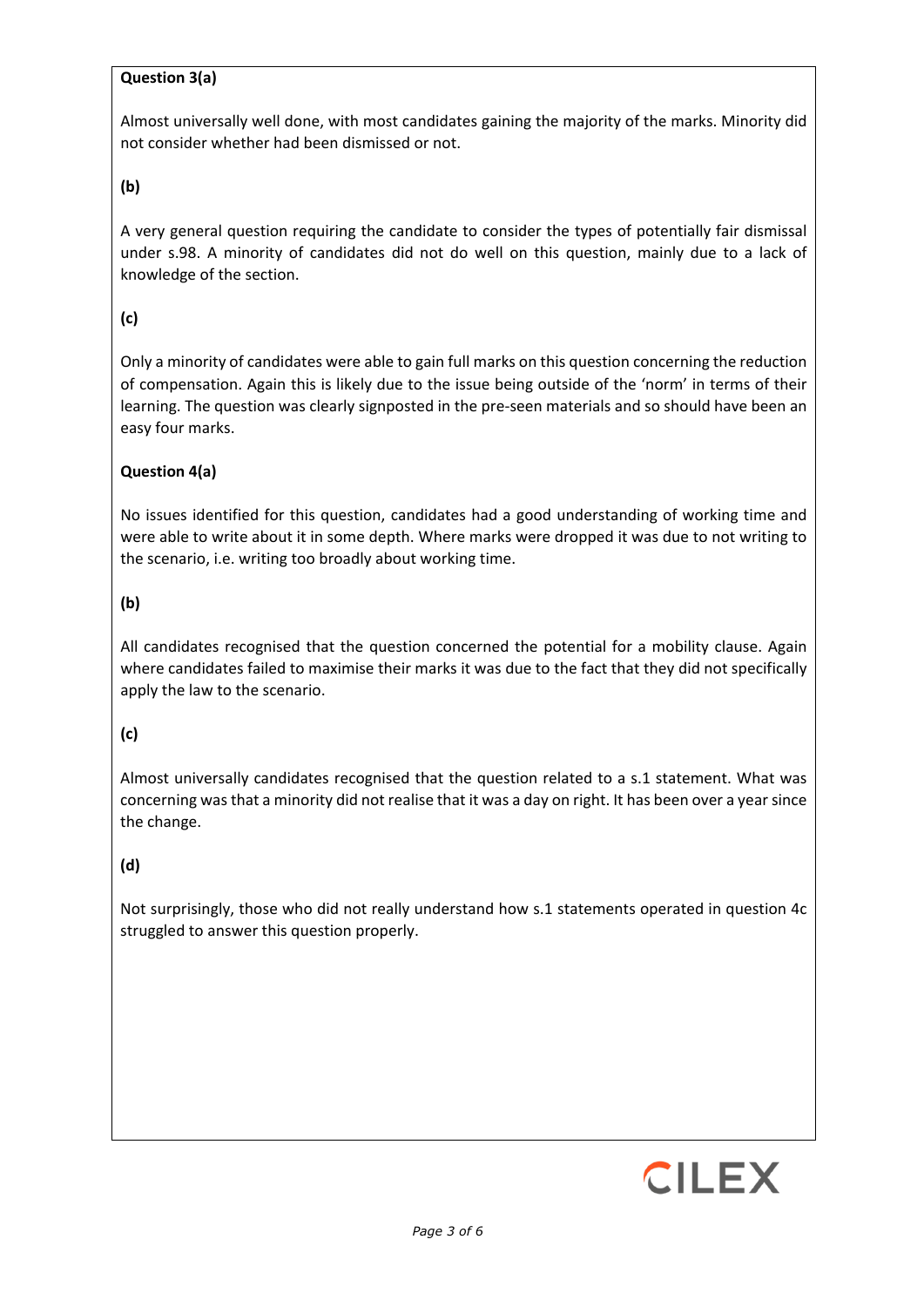## **SUGGESTED POINTS FOR RESPONSE**

# **LEVEL 3 - UNIT 13 - THE PRACTICE OF EMPLOYMENT LAW**

| <b>Question</b><br><b>Number</b>  | <b>Suggested Points for Responses</b>                                                                                                                                                                                                                                                                                                                                                                                                                                                                                                                                                                                                                   | <b>Max</b><br><b>Marks</b> |  |
|-----------------------------------|---------------------------------------------------------------------------------------------------------------------------------------------------------------------------------------------------------------------------------------------------------------------------------------------------------------------------------------------------------------------------------------------------------------------------------------------------------------------------------------------------------------------------------------------------------------------------------------------------------------------------------------------------------|----------------------------|--|
| 1(a)                              | Via a 'no win, no fee' arrangement.<br>$\bullet$<br>Either be a Conditional Fee Agreement or a Damages Based<br>$\bullet$<br>Agreement.<br>Both of these are contingency fee-based arrangements.<br>$\bullet$<br><b>BTE Insurance</b><br>$\bullet$<br>May have Legal Expenses Insurance<br>$\bullet$<br>Included under home contents, motor or bank account insurance.<br>$\bullet$                                                                                                                                                                                                                                                                     | 5                          |  |
| 1(b)                              | Identify the employees who are at risk of redundancy,<br>$\bullet$<br>must warn the employees (Edward has received a letter),<br>$\bullet$<br>must consult individually,<br>$\bullet$<br>request volunteers (even though all of them are to be made<br>$\bullet$<br>redundant)<br>provide the employees with adequate information.<br>$\bullet$<br>Alternatives to redundancy must be considered.<br>$\bullet$<br>Employees must be notified of the decision<br>$\bullet$<br>and informed of their redundancy payments.<br>$\bullet$<br>As there are only five employees there is no minimum consultation<br>$\bullet$<br>period - s.188 TULR(C)A 1992. | 6                          |  |
| 1(c)                              | The Basic Award for redundancy<br>$\bullet$<br>Calculated based on age, for redundancy each complete years' work<br>$\bullet$<br>carried out between the ages of $22 - 40$<br>$\bullet$<br>Edward Tindle is aged 36<br>$\bullet$<br>Has worked for Corton Industy for 12 years<br>$\bullet$<br>Although Edward Tindle's weekly pay is £648.00 per week the<br>$\bullet$<br>statutory cap is fixed at £544.<br>Edward Tindle will therefore be paid 12 x £544<br>$=$ £6,528.00.                                                                                                                                                                          | 6                          |  |
| <b>Question 1 Total: 17 marks</b> |                                                                                                                                                                                                                                                                                                                                                                                                                                                                                                                                                                                                                                                         |                            |  |

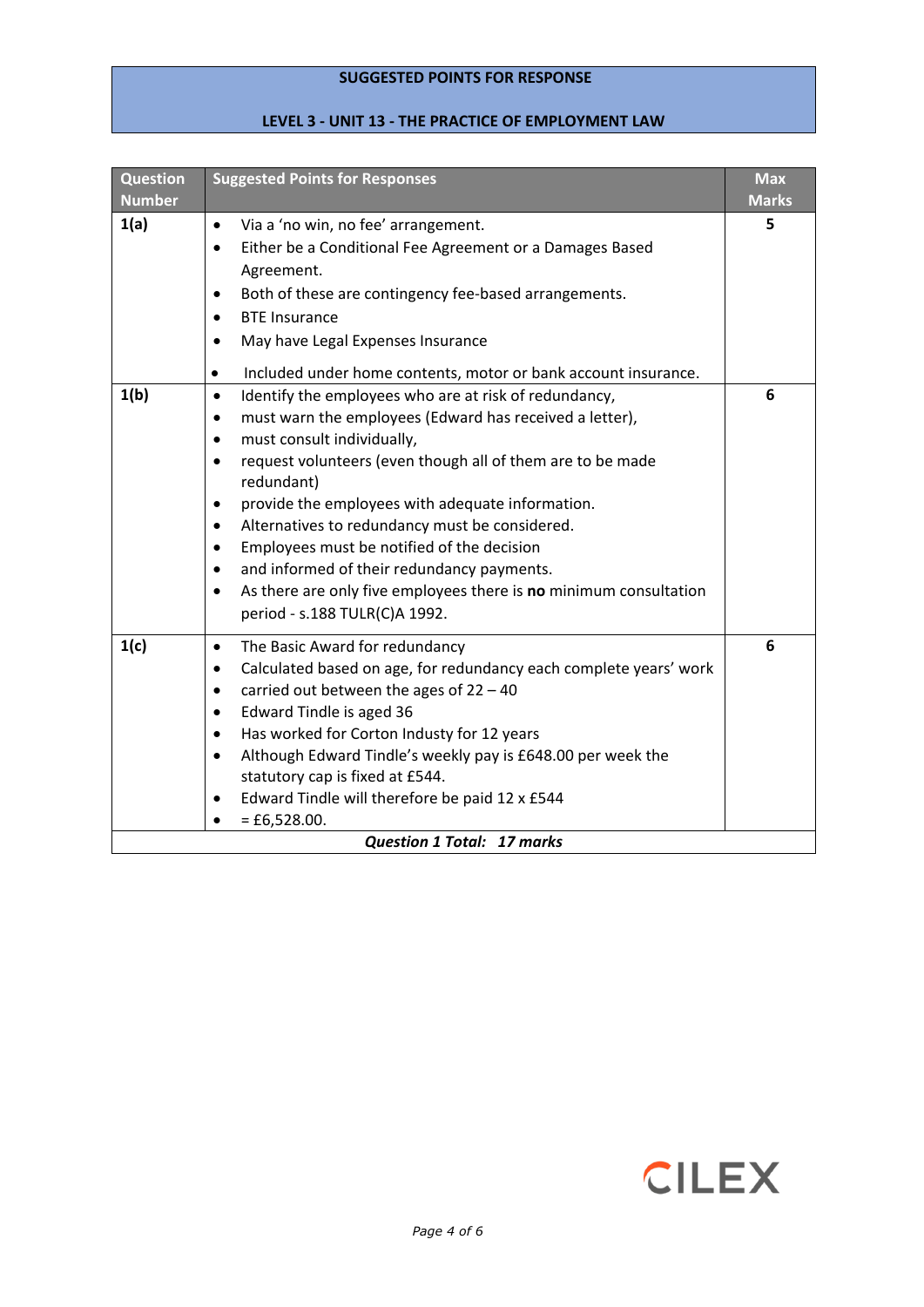| <b>Question</b><br><b>Number</b> | <b>Suggested Points for Responses</b>                                                                                                                                                                                                                                                                                                                                                                                                                                                                                                                                                                                | <b>Max</b><br><b>Marks</b> |
|----------------------------------|----------------------------------------------------------------------------------------------------------------------------------------------------------------------------------------------------------------------------------------------------------------------------------------------------------------------------------------------------------------------------------------------------------------------------------------------------------------------------------------------------------------------------------------------------------------------------------------------------------------------|----------------------------|
| 2(a)                             | Phoebe may have more than the amount of pay under her contract<br>$\bullet$<br>of employment<br>Statutory Maternity Pay (SMP) is paid for up to 39 weeks.<br>$\bullet$<br>90% of your average weekly earnings (before tax) for the first 6<br>$\bullet$<br>weeks<br>£151.97 or 90% of your average weekly earnings (whichever is<br>$\bullet$<br>lower) for the next 33 weeks                                                                                                                                                                                                                                        | 4                          |
| 2(b)                             | S.18 Equality Act 2010<br>$\bullet$<br>Pregnancy and maternity discrimination<br>$\bullet$<br>occurs where an employer treats a woman unfavourably<br>$\bullet$<br>during the protected period, because of her pregnancy<br>$\bullet$<br>Phoebe is in the protected period (ends after maternity leave)<br>$\bullet$<br>Has potentially been treated unfavourably because she has not<br>$\bullet$<br>been offered the manager role.<br>Sex is not the protected characteristic as the person promoted is<br>$\bullet$<br>also female.<br>Suggestion from case study that decision linked to pregnancy.<br>$\bullet$ | 6                          |
| 2(c)                             | Rule 53 Tribunal Rules of Procedure 2013<br>$\bullet$<br>conduct a preliminary consideration of the claim with the parties<br>$\bullet$<br>and make a case management order (including an order relating to<br>$\bullet$<br>the conduct of the final hearing);<br>determine any preliminary issue;<br>$\bullet$<br>consider whether a claim or response, or any part, should be struck<br>$\bullet$<br>out under rule 37;<br>make a deposit order under rule 39;<br>$\bullet$<br>explore the possibility of settlement or alternative dispute<br>$\bullet$<br>resolution (including judicial mediation).             | 6                          |
| 2(d)                             | A tribunal can order compensation.<br>$\bullet$<br>There is no statutory limit on the amount a tribunal can award<br>$\bullet$<br>make a recommendation,<br>$\bullet$<br>and/or make a declaration as to the rights of the parties<br>$\bullet$<br><b>Question 2 Total:</b>                                                                                                                                                                                                                                                                                                                                          | 4<br>20 marks              |

| <b>Question</b> | <b>Suggested Points for Responses</b>          | <b>Max</b>   |
|-----------------|------------------------------------------------|--------------|
| <b>Number</b>   |                                                | <b>Marks</b> |
| 3(a)            | Is an employee                                 | 6            |
|                 | Not in excluded category of employment         |              |
|                 | Has the required 2 years continuous employment |              |
|                 | He has been dismissed by the employer          |              |
|                 | Is within the 3 month time limit               |              |
|                 | Is eligible to make a claim                    |              |
| 3(b)            | S.98 ERA 1996<br>$\bullet$                     | 4            |
|                 | Capability                                     |              |
|                 | Conduct                                        |              |
|                 | Redundancy                                     |              |